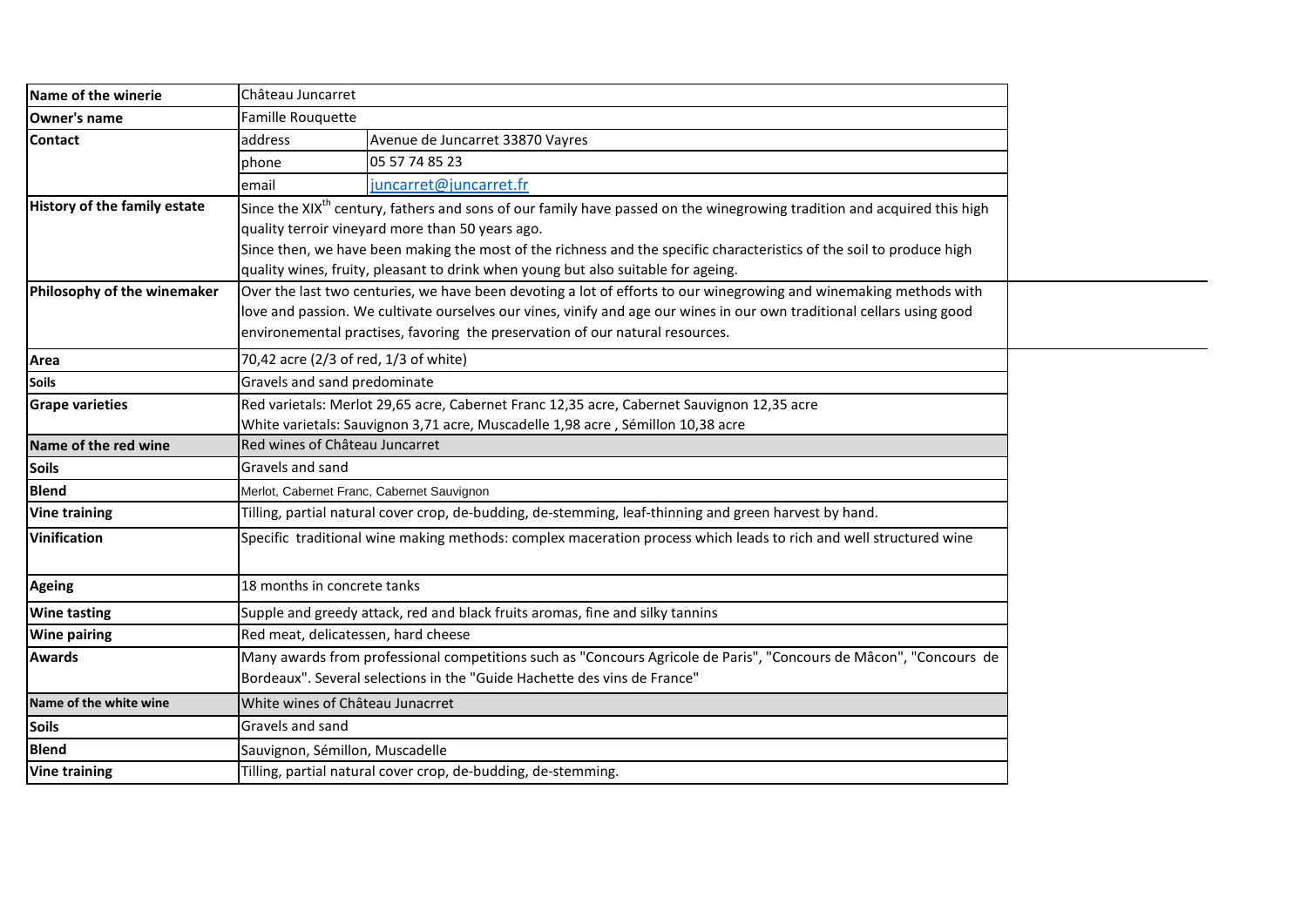| vinification        | Direct pneumatic pressing                                                                                          |  |  |
|---------------------|--------------------------------------------------------------------------------------------------------------------|--|--|
|                     | Racking within 48h                                                                                                 |  |  |
|                     | Alcoholic fermentation under low temperature in concrete tanks                                                     |  |  |
| <b>Ageing</b>       | Matured on lees and manual stirring                                                                                |  |  |
| <b>Wine tasting</b> | Its pleasant nose opens up with notes of white fruits and acacia flower.                                           |  |  |
|                     | An explosion of exotic fruit flavours in the mouth with a lot of freshness and volume. To be served cool           |  |  |
| <b>Wine pairing</b> | Seafood, white meat, goat cheese, Asian cooking                                                                    |  |  |
| <b>Awards</b>       | Many awards from professional competitions such as "Concours Agricole de Paris", "Concours de Mâcon", "Concours de |  |  |
|                     | Bordeaux". Several selections in the "Guide Hachette des vins de France"                                           |  |  |